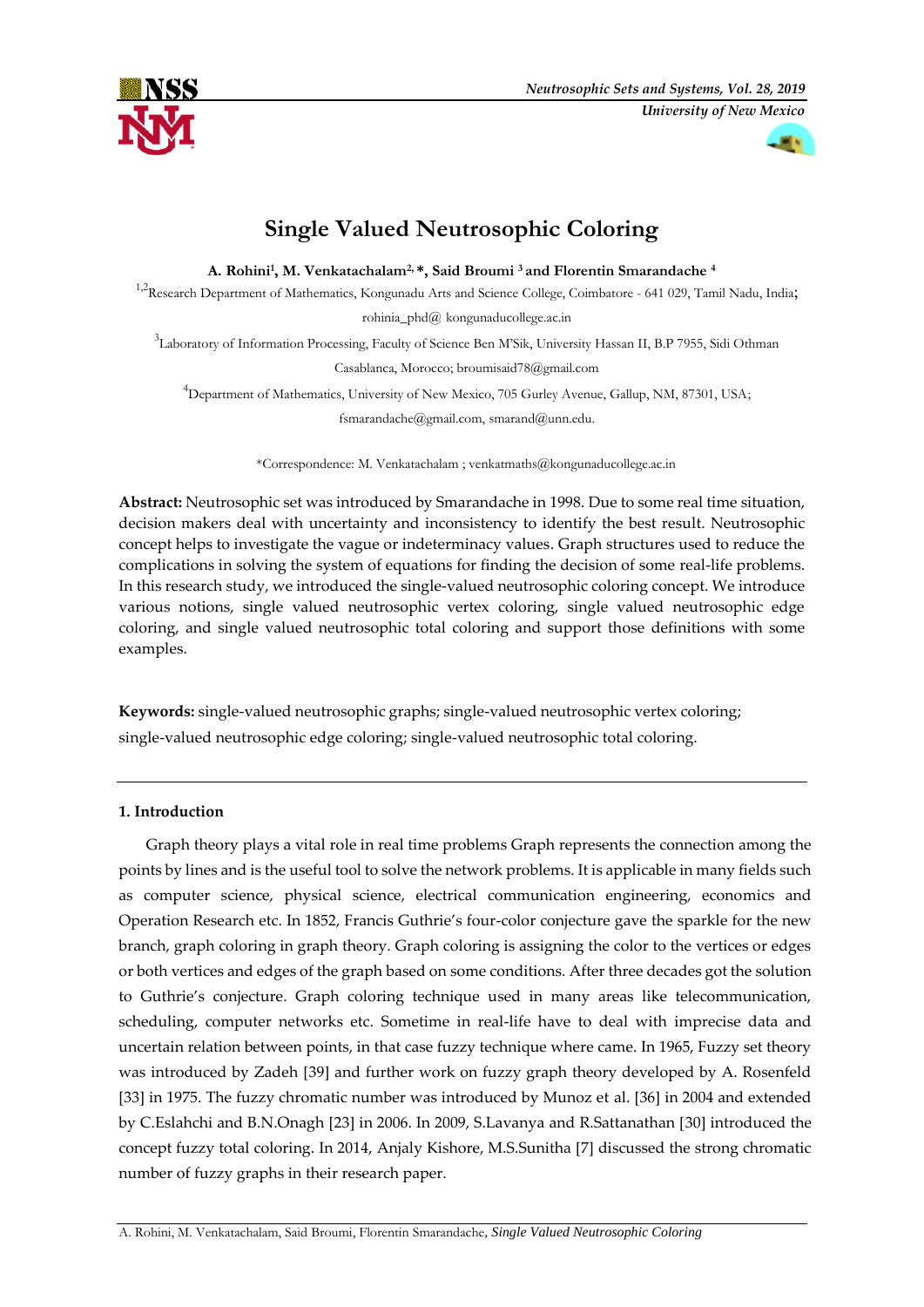Intuitionistic fuzzy sets are dealing membership and non-membership data. Kassimir T.Atanassov [13] introduced the concept of intuitionistic fuzzy sets in 1986 and intuitionistic fuzzy graph in 1999. Ismail and Rifayathali [28] discussed the coloring of intuitionaistic fuzzy graphs using (α, β) cuts in 2015, Rifayathali et al. [32] discussed intuitionistic fuzzy coloring and strong intuitionistic fuzzy coloring in 2017 and 2018.

Vague set concept introduced by Gau and Buehrer [26] in 1993 and in 2014, Akram et al. [11] discussed vague graphs and further work extended by Borzooei et al. [14, 15], Vertex and Edge coloring of Vague graphs were introduced by Arindam Dey et al [12] in 2018.

In all real-time cases, the membership and non-membership values are not enough to find the result. Sometimes the vague or indeterminacy qualities need to be considered for the decision making, in that case intuitionistic fuzzy logic insufficient to give the solution. This situation reasoned for to move the new concept, F.Smarandache came with a solution"Neutrosophic logic". Neutrosophic logic play a vital role in several of the real valued problems like law, medicine, industry, finance, engineering, IT, etc.

Neutrosophic set was introduced by F.Smarandache [35] in 1998, Neutrosophic set a generalisation of the intuitionistic fuzzy set. It consists truth value, indeterminacy value and false values.Wang et al. [38] worked on Single valued neutrosophic sets in 2010. Strong Neutrosophic graph and its properties were introduced and discussed by Dhavaseelan et al. [25] in 2015 and Single valued neutrosophic concept introduced in 2016 by Akram and Shahzadi [8, 9, 10]. Broumi et al. [16, 17, 18, 19, 20, 21, 22] extended their works in Single valued neutrosophic graphs, Isolated single valued graphs, Uniform single valued graphs, Interval valued neutrosophic graphs (IVNG) and Bipolar neutrosophic graphs. Dhavaseelan et al. [24] in 2018, discussed Single valued co-neutrosophic graphs in their paper. Sinha et al. [34] extended the single valued work for signed digraphs in 2018 and Vasile [37] proposed five penta-valued refined neutrosophic indexes representation in his work. In 2019, jan et al. in their paper [29] have reviewed the following definitions: Interval-Valued Fuzzy Graphs (IVFG), Interval-Valued Intuitionistic Fuzzy Graphs (IVIFG), Complement of IVFG, SVNG, IVNG and the complement of SVNG and IVNG. They have modified those definitions, supported with some examples. Neutrosophic graphs happen to play a vital role in the building of neutrosophic models. Also, these graphs can be used in networking, Computer technology, Communication, Genetics, Economics, Sociology, Linguistics, etc., when the concept of indeterminacy is present.

Abdel-Basset et al. used Neutrosophic concept in their papers [1, 2, 3, 4, 5, 6, 31] to find the decisions for some real-life operation research and IoT-based enterprises in 2019. The above papers given the idea to interlink the graph coloring concept in SVNG when deal with vague or indeterminacy qualities.

In this research paper, we introduced the concept of single valued neutrosophic vertex coloring, single valued neutrosophic edge coloring and single valued neutrosophic total coloring of single valued neutrosophic graph and also Strong and Complete Single valued neutrosophic graph coloring are discussed with examples.

#### Definition 1.1. [35]

Let  $X$  be a space of points(objects). A neutrosophic set  $A$  in  $X$  is characterized by truthmembership function  $t_A(x)$ , an indeterminacy-membership function  $i_A(x)$  and a falsitymembership function  $f_A(x)$ . The functions  $t_A(x)$ ,  $i_A(x)$ , and  $f_A(x)$ , are real standard or non-standard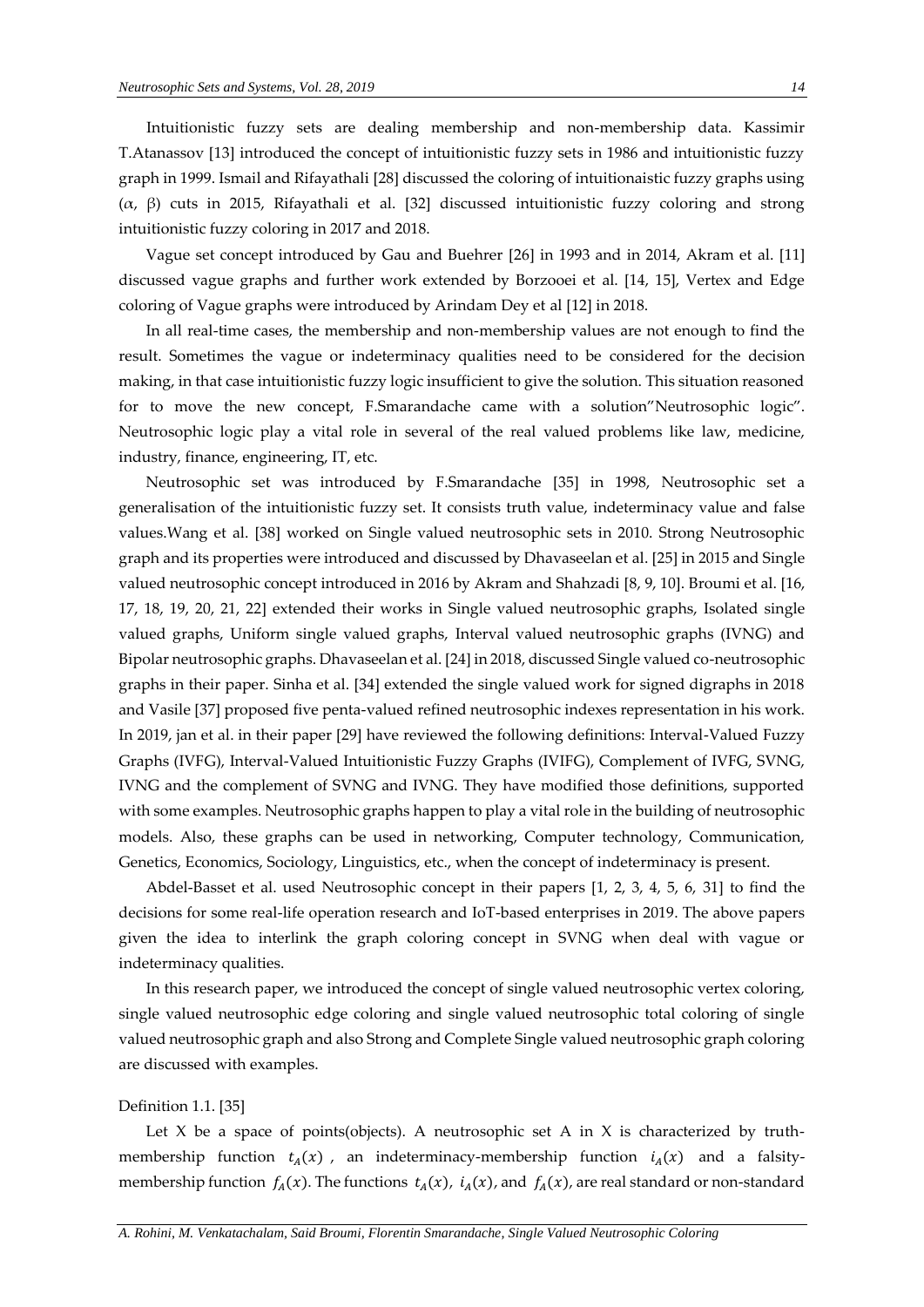subsets of ]0<sup>-</sup>, 1<sup>+</sup>[. That is,  $t_A(x): X \to 0^-$ , 1<sup>+</sup>[,  $i_A(x): X \to 0^-$ , 1<sup>+</sup>[ and  $f_A(x): X \to 0^-$ , 1<sup>+</sup>[ and 0<sup>-</sup> ≤  $t_A(x) + i_A(x) + f_A(x) \leq 3^+.$ Definition 1.2. [9]

A single-valued neutrosophic graphs (SVNG) G =  $(X, Y)$  is a pair where X: N  $\rightarrow$  [0,1] is a singlevalued neutrosophic set on N and Y: N  $\times$  N  $\rightarrow$  [0,1] is a single-valued neutrosophic relation on N such that

$$
t_Y(xy) \le \min\{t_X(x), t_X(y)\},
$$
  

$$
i_Y(xy) \le \min\{i_X(x), i_X(y)\},
$$

$$
f_Y(xy) \le \max\{f_X(x), f_X(y)\},\
$$

for all  $x,y \in N$ . X and Y are called the single-valued neutrosophic vertex set of G and the single-valued neutrosophic edge set of G, respectively. A single-valued neutrosophic relation Y is said to be symmetric if  $t_Y(xy) = t_Y(yx)$ ,  $i_Y(xy) = i_Y(yx)$  and  $f_Y(xy) = f_Y(yx)$ , for all  $x, y \in N$ . Single-valued neutrosophic be abbreviated here as SVN.

Definition 1.3. [10]

The complement of a SVNG G =  $(X, Y)$  is a SVNG  $\bar{G} = (\bar{X}, \bar{Y})$ , where

1. 
$$
\bar{X} = X
$$
  
\n2.  $\bar{t}_X(x) = t_X(x), \bar{t}_X(x) = i_X(x), \bar{f}_X(x) = f_X(x)$  for all  $x \in X$   
\n3.  $\bar{t}_X(xy) = \begin{cases} \min\{t_X(x), t_X(y)\} & \text{if } t_Y(xy) = 0\\ \min\{t_X(x), t_X(y)\} - t_Y(xy) & \text{if } t_Y(xy) > 0 \end{cases}$   
\n $\bar{t}_X(xy) = \begin{cases} \min\{i_X(x), i_X(y)\} & \text{if } i_Y(xy) = 0\\ \min\{i_X(x), i_X(y)\} - i_Y(xy) & \text{if } i_Y(xy) > 0 \end{cases}$   
\n $\bar{f}_X(xy) = \begin{cases} \max\{f_X(x), f_X(y)\} & \text{if } f_Y(xy) = 0\\ \max\{f_X(x), f_X(y)\} - f_Y(xy) & \text{if } f_Y(xy) > 0 \end{cases}$   
\nfor all  $x, y \in X$ 

for all  $x, y \in X$ .

# **2. Single-Valued Neutrosophic Vertex Coloring (SVNVC)**

In this section, we have developed SVNVC and this coloring has verified through some examples of SVNG, CSVNG and SSVNG. Also discussed some theorems.

Definition 2.1.

A family  $\Gamma = {\gamma_1, \gamma_2, ..., \gamma_k}$  of SVN fuzzy set is called a k-SVNVC of a SVNG G = (X, Y) if 1.  $\forall y_i(x) = X, \forall x \in X$ 

$$
2. \ \gamma_i \wedge \gamma_j = 0
$$

3. For every incident vertices of edge xy of G,  $min{\gamma_i(m_1(x))}, \gamma_i(m_1(y))} = 0$ ,  $\min\{\gamma_i(i_1(x)), \gamma_i(i_1(y))\} = 0$  and  $\max\{\gamma_i(n_1(x)), \gamma_i(n_1(y))\} = 1, (1 \le i \le k).$ 

This k-SVNVC of G is denoted by  $\chi_v(G)$ , is called the SVN chromatic number of the SVNG G.

Example 2.2.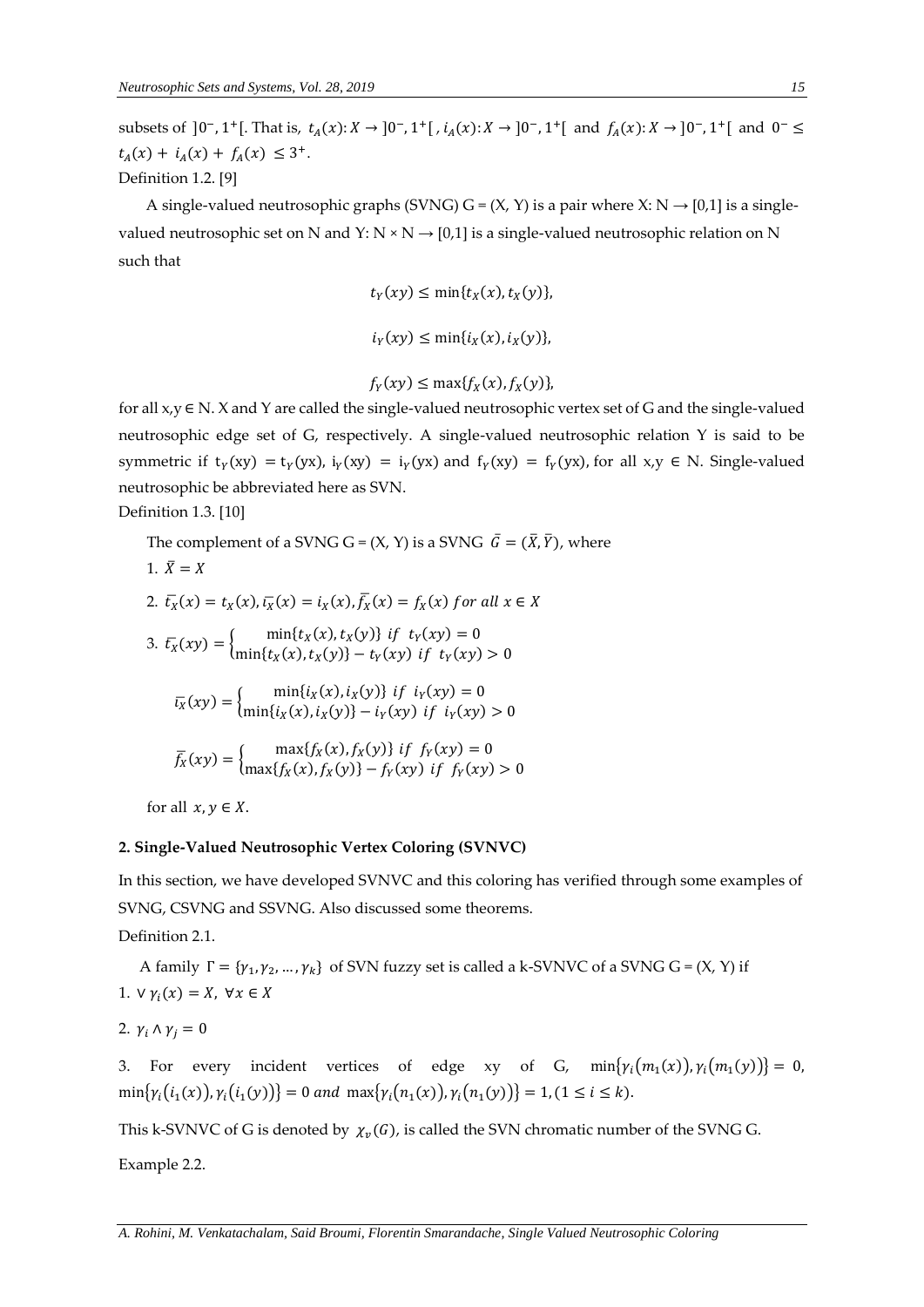Consider the SVNG G = (X,E) with SVN vertex set  $X = \{x_1, x_2, x_3, x_4, x_5\}$  and SVN edge set  $E =$  $\{X_i X_j | i j = 12, 14, 15, 23, 24, 25, 34, 35, 45\}$  the membership functions defined as,

$$
(m_1(x_i), i_1(x_i), n_1(x_i)) = \begin{cases} (0.3, 0.2, 0.6) \text{ for } i = 1, 2\\ (0.7, 0.1, 0.2) \text{ for } i = 3\\ (0.2, 0.1, 0.7) \text{ for } i = 4\\ (0.5, 0.1, 0.7) \text{ for } i = 5 \end{cases}
$$

$$
\left(m_2(x_ix_j), i_2(x_ix_j), n_2(x_ix_j)\right) = \begin{cases} (0.3, 0.2, 0.6) \ for \ ij = 12\\ (0.2, 0.1, 0.7) \ for \ ij = 14, 24, 34, 45\\ (0.3, 0.1, 0.6) \ for \ ij = 15, 23, 25\\ (0.5, 0.1, 0.7) \ for \ ij = 35 \end{cases}
$$

Let  $\Gamma = {\gamma_1, \gamma_2, \gamma_3, \gamma_4}$  be a family of SVN fuzzy sets defined on X as follows:

$$
\gamma_1(x_i) = \begin{cases}\n(0.3, 0.2, 0.6) \text{ for } i = 1, 3 \\
(0, 0, 1) \text{ for others}\n\end{cases}
$$
\n
$$
\gamma_2(x_i) = \begin{cases}\n(0.7, 0.1, 0.2) \text{ for } i = 2 \\
(0, 0, 1) \text{ for others}\n\end{cases}
$$
\n
$$
\gamma_3(x_i) = \begin{cases}\n(0.5, 0.1, 0.7) \text{ for } i = 4 \\
(0, 0, 1) \text{ for others}\n\end{cases}
$$
\n
$$
\gamma_4(x_i) = \begin{cases}\n(0.2, 0.1, 0.7) \text{ for } i = 5 \\
(0, 0, 1) \text{ for others}\n\end{cases}
$$

Hence the family  $\Gamma = \{\gamma_1, \gamma_2, \gamma_3, \gamma_4\}$  fulfilled the conditions of SVNVC of the graph G. Any families below four points could not satisfy our definition. Hence the SVN chromatic number  $\chi_v(G)$  of the above example is 4.

Definition 2.3.

A SVNG  $G = (X, Y)$  is called complete single-valued neutrosophic graph (CSVNG) if the following conditions are satisfied:

$$
t_Y(xy) = \min\{t_X(x), t_X(y)\},
$$
  

$$
i_Y(xy) = \min\{i_X(x), i_X(y)\},
$$
  

$$
f_Y(xy) = \max\{f_X(x), f_X(y)\},
$$

for all  $x,y \in X$ .

Definition 2.4.

A SVNG  $G = (X, Y)$  is called strong single-valued neutrosophic graph (SSVNG) if the following conditions are satisfied:

$$
t_Y(xy) = \min\{t_X(x), t_X(y)\},
$$
  

$$
i_Y(xy) = \min\{i_X(x), i_X(y)\},
$$

*A. Rohini, M. Venkatachalam, Said Broumi, Florentin Smarandache, Single Valued Neutrosophic Coloring*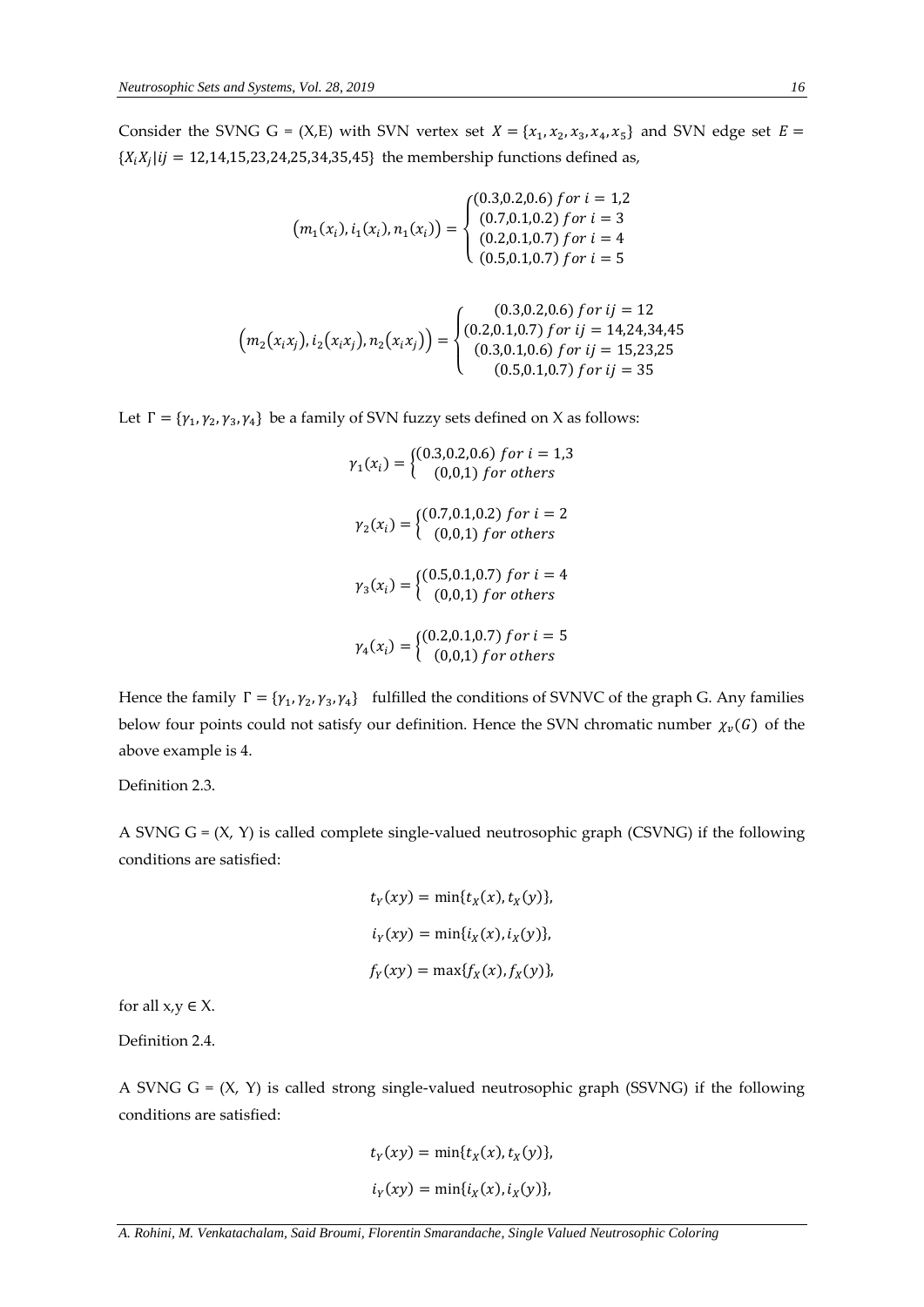$$
f_Y(xy) = \max\{f_X(x), f_X(y)\},\
$$

for all  $(x,y) \in Y$ .

Example 2.5.

Consider the SSVNG G =  $(X,Y)$  with SVN vertex set  $X = \{x_1, x_2, x_3, x_4, x_5\}$  and SVN edge set  $Y =$  ${x_i x_j}$   $ij = 12,15,23,34,45$ } the membership functions defined as,

$$
\left(m_1(x_i), i_1(x_i), n_1(x_i)\right) = \begin{cases}\n(0.1, 0.2, 0.9) \text{ for } i = 1 \\
(0.6, 0.7, 0.4) \text{ for } i = 2 \\
(0.3, 0.3, 0.7) \text{ for } i = 3 \\
(0.7, 0.8, 0.2) \text{ for } i = 4 \\
(0.5, 0.5, 0.6) \text{ for } i = 5\n\end{cases}
$$
\n
$$
\left(m_2(x_ix_j), i_2(x_ix_j), n_2(x_ix_j)\right) = \begin{cases}\n(0.1, 0.2, 0.9) \text{ for } i = 12, 15 \\
(0.3, 0.3, 0.7) \text{ for } i = 12, 15 \\
(0.3, 0.3, 0.7) \text{ for } i = 23, 34 \\
(0.5, 0.5, 0.6) \text{ for } i = 45\n\end{cases}
$$

Let  $\Gamma = {\gamma_1, \gamma_2, \gamma_3}$  be a family of SVN fuzzy sets defined on X as follows:

$$
\gamma_1(x_i) = \begin{cases}\n(0.1, 0.2, 0.9) \text{ for } i = 1 \\
(0.3, 0.3, 0.7) \text{ for } i = 3 \\
(0, 0, 1) \text{ for others}\n\end{cases}
$$
\n
$$
\gamma_2(x_i) = \begin{cases}\n(0.6, 0.7, 0.4) \text{ for } i = 2 \\
(0.7, 0.8, 0.2) \text{ for } i = 4 \\
(0, 0, 1) \text{ for others}\n\end{cases}
$$
\n
$$
\gamma_3(x_i) = \begin{cases}\n(0.5, 0.5, 0.6) \text{ for } i = 5 \\
(0, 0, 1) \text{ for others}\n\end{cases}
$$

Hence the family  $\Gamma = \{\gamma_1, \gamma_2, \gamma_3\}$  fulfilled the conditions of Strong SVNVC of the graph G. Any families below three points could not satisfy our definition. Hence the SSVN chromatic number  $\chi_v(G)$  of the above example is 3.

Example 2.6.

Consider the CSVNG G =  $(X,Y)$  with SVN vertex set  $X = \{x_1, x_2, x_3, x_4, x_5\}$  and SVN edge set  $Y =$  ${x_i x_j | ij = 12, 13, 14, 23, 24, 34}$  the membership functions defined as,

$$
(m_1(x_i), i_1(x_i), n_1(x_i)) = \begin{cases} (0.7, 0.7, 0.1) \text{ for } i = 1\\ (0.6, 0.7, 0.3) \text{ for } i = 2\\ (0.3, 0.3, 0.7) \text{ for } i = 3\\ (0.1, 0.1, 0.8) \text{ for } i = 4 \end{cases}
$$

$$
(m_2(x_ix_j), i_2(x_ix_j), n_2(x_ix_j)) = \begin{cases} (0.6, 0.7, 0.3) \text{ for } i = 12\\ (0.3, 0.3, 0.7) \text{ for } ij = 12\\ (0.3, 0.3, 0.7) \text{ for } ij = 13, 23\\ (0.1, 0.1, 0.8) \text{ for } ij = 14, 24, 34 \end{cases}
$$

Let  $\Gamma = {\gamma_1, \gamma_2, \gamma_3, \gamma_4}$  be a family of SVN fuzzy sets defined on X as follows: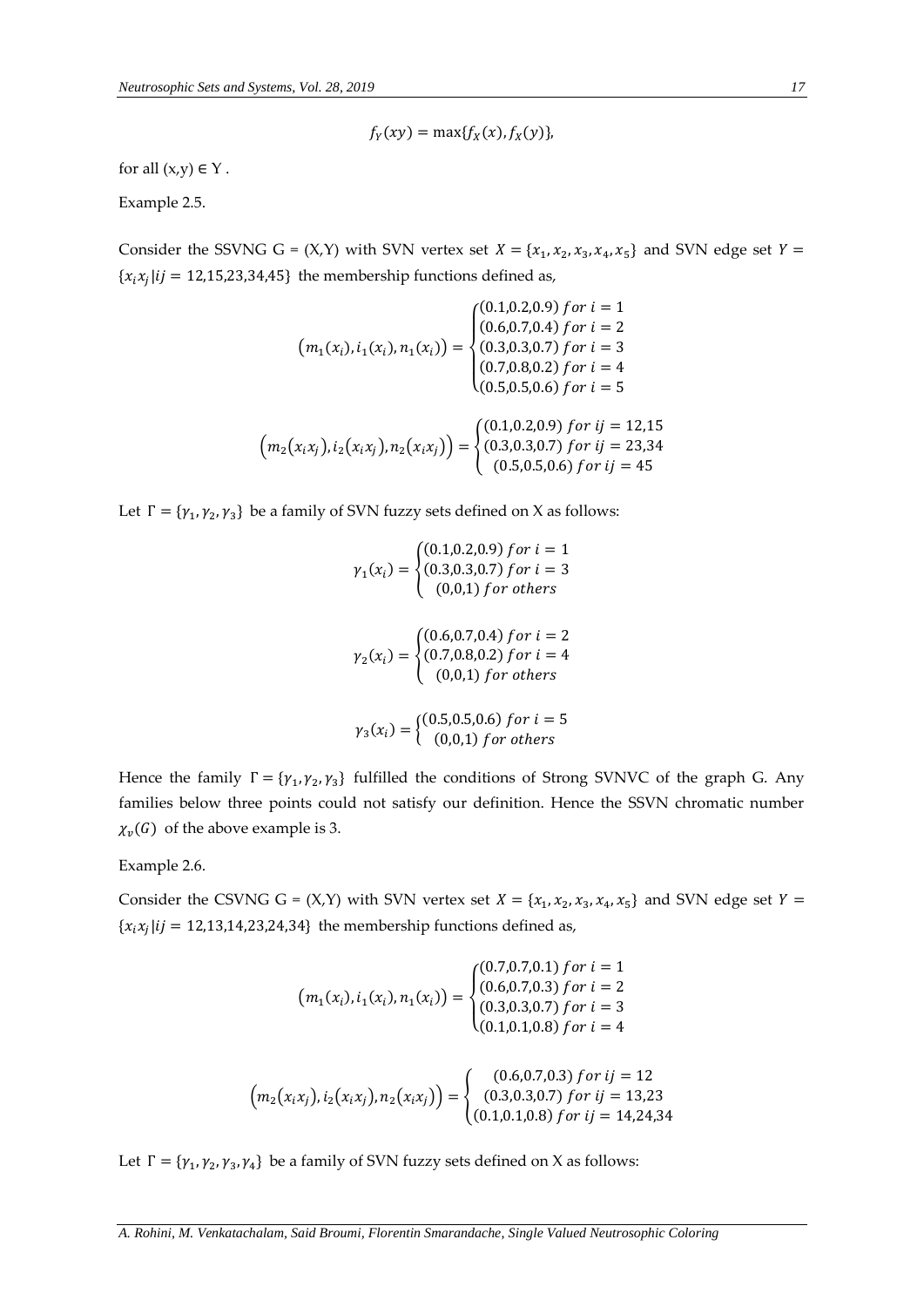$\gamma_1(x_i) = \begin{cases} (0.7, 0.7, 0.1) & \text{for } i = 1 \\ (0, 0.1) & \text{for others} \end{cases}$  $(0,0,1)$  for others  $\gamma_2(x_i) = \begin{cases} (0.6, 0.7, 0.3) & \text{for } i = 2 \\ (0.0, 1) & \text{for others} \end{cases}$  $(0,0,1)$  for others  $\gamma_3(x_i) = \begin{cases} (0.3, 0.3, 0.7) & \text{for } i = 3 \\ (0.0, 1) & \text{for others} \end{cases}$  $(0,0,1)$  for others  $\gamma_4(x_i) = \begin{cases} (0.1, 0.1, 0.8) & \text{for } i = 4 \\ (0.0, 1) & \text{for others} \end{cases}$  $(0,0,1)$  for others

Hence the family  $\Gamma = \{\gamma_1, \gamma_2, \gamma_3, \gamma_4\}$  fulfilled the conditions of complete SVNVC of the graph G. Any families below four points could not satisfy our definition. Hence the SVN chromatic number  $\chi_v(G)$ of the above example is 4.

Theorem 2.7.

For any graph CSVNG with n vertices,  $\chi_v(G) = n$ .

Proof:

By the definition of CSVNG, all the vertices are adjacent to each other. Each color class contains exactly one vertex with the value  $(t_X(x), t_X(x),t_X(x))$  0, thus remaining vertices are with the value  $(t_X(x), t_X(x), t_X(x)) = 0.$  Hence  $\chi_v(G) = n$ .

Theorem 2.8.

For any SSVNG G, then  $\overline{\chi_v}(G) = \chi_v(G)$ .

Proof. It is obvious.

#### **3. Single-Valued Neutrosophic Edge Coloring (SVNEC)**

In this section, we introduced and discussed SVNEC with an example and theorems.

Definition 3.1.

- A family  $\Gamma = \{\gamma_1, \gamma_2, ..., \gamma_k\}$  of SVN fuzzy set is called a k-SVNEC of a SVNG G = (X,Y) if
- 1.  $\vee \gamma_i(xy) = Y$ ,  $\forall xy \in Y$
- 2.  $\gamma_i \wedge \gamma_j = 0$
- 3. For every strong edge xy of G,  $\min\{\gamma_i(m_2(xy))\} = 0$ ,  $\min\{\gamma_i(i_2(xy))\} = 0$
- 0 and max $\{ \gamma_i(n_2(xy)) \} = 1, (1 \le i \le k).$

This k-SVNEC of G is denoted by  $\chi_e(G)$ , is called the SVN chromatic number of the SVNG G. Example 3.2.

Consider the SVNG G =  $(X,Y)$  with SVN vertex set  $X = \{x_1, x_2, x_3, x_4\}$  and SVN edge set  $Y =$  ${x_i x_j | ij = 12, 13, 14, 23, 24, 34}$  the membership functions defined as,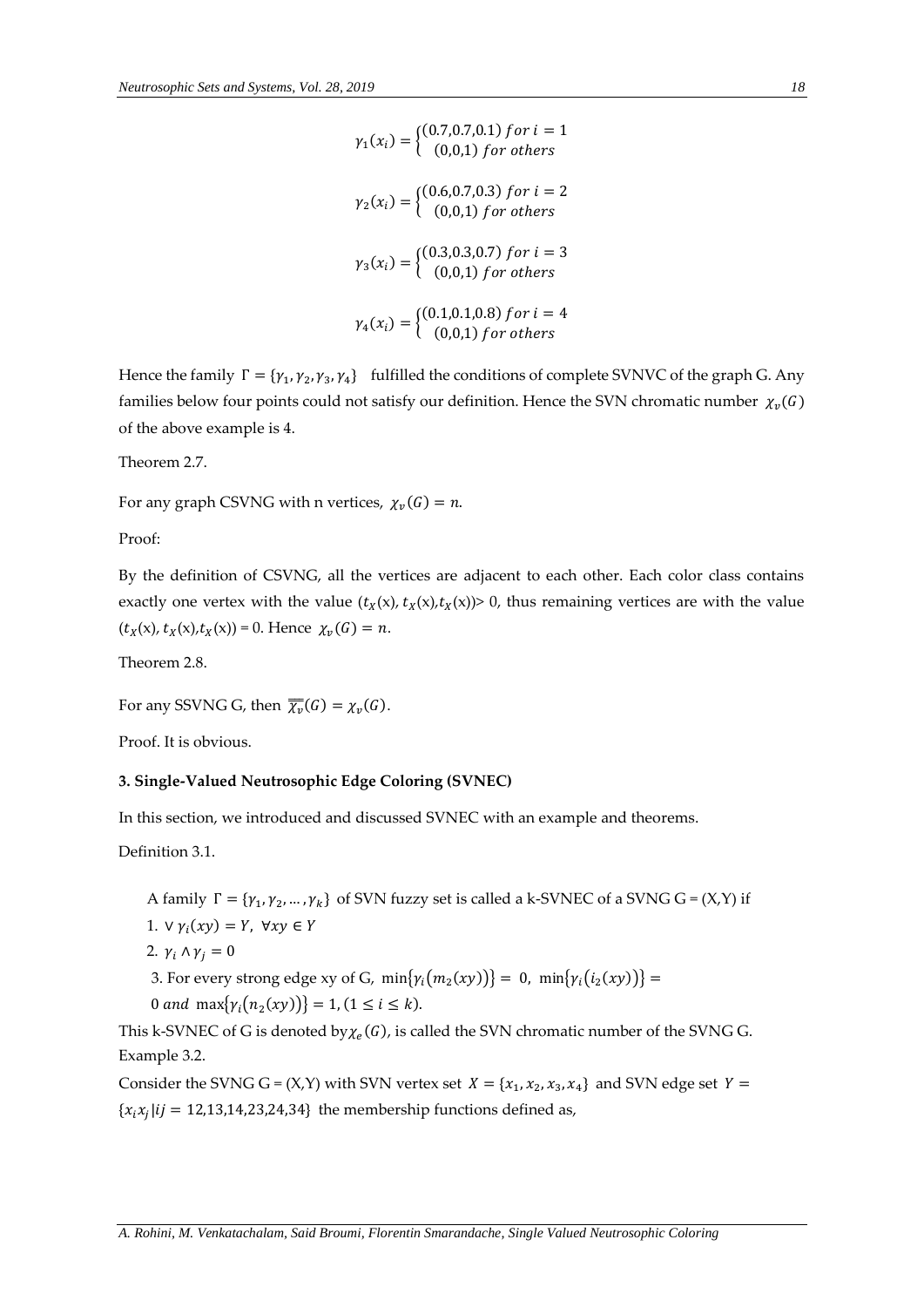$$
\left(m_1(x_i), i_1(x_i), n_1(x_i)\right) = \begin{cases}\n(0.3, 0.1, 0.6) \text{ for } i = 1 \\
(0.2, 0.1, 0.4) \text{ for } i = 2 \\
(0.5, 0.2, 0.4) \text{ for } i = 3 \\
(0.4, 0.1, 0.4) \text{ for } i = 4\n\end{cases}
$$
\n
$$
\left(m_2(x_ix_j), i_2(x_ix_j), n_2(x_ix_j)\right) = \begin{cases}\n(0.2, 0.1, 0.4) \text{ for } ij = 12, 23, 24 \\
(0.3, 0.1, 0.6) \text{ for } ij = 13, 14 \\
(0.4, 0.1, 0.4) \text{ for } ij = 24\n\end{cases}
$$

Let  $\Gamma = \{\gamma_1, \gamma_2, \gamma_3\}$  be a family of SVN fuzzy sets defined on Y as follows:

$$
\gamma_1(x_i x_j) = \begin{cases} (0.2, 0.1, 0.4) \text{ for } i = 12, 34 \\ (0, 0, 1) \text{ for others} \end{cases}
$$

$$
\gamma_2(x_i x_j) = \begin{cases} ((0.3, 0.1, 0.6)) \text{ for } i = 14, 23 \\ (0, 0, 1) \text{ for others} \end{cases}
$$

$$
\gamma_3(x_i x_j) = \begin{cases} (0.4, 0.1, 0.4) \text{ for } i = 13, 24 \\ (0, 0, 1) \text{ for others} \end{cases}
$$

Hence the family  $\Gamma = \{\gamma_1, \gamma_2, \gamma_3\}$  fulfills the conditions of SVNEC of SVNG. Any families below three members could not satisfy our definition. Hence, the SVN chromatic number  $\chi_e(G)$  of the above example is 3.

## **4. Single-Valued Neutrosophic Total Coloring (SVNTC)**

In this section, we defined SVNTC supported by an example.

Definition 4.1.

A family  $\Gamma = \{\gamma_1, \gamma_2, ..., \gamma_k\}$  of SVN fuzzy sets on the SVN vertex set X is called a k-SVNTC of SVNG  $G = (X, Y)$  if

1.  $\forall \gamma_i(x) = X, \forall x \in X \text{ and } \forall \gamma_i(xy) = Y, \forall xy \in Y$ 

2.  $\gamma_i \wedge \gamma_i = 0$ 

3. For every incident vertices of edge xy of G,  $min{\gamma_i(m_1(x))}, \gamma_i(m_1(y))} = 0$ ,

 $\min\{\gamma_i(i_1(x)),\gamma_i(i_1(y))\}=0$  and  $\max\{\gamma_i(n_1(x)),\gamma_i(n_1(y))\}=1$ ,  $(1 \le i \le k)$ . For every strong edge xy of G,  $\min\{\gamma_i(m_2(xy))\} = 0$ ,  $\min\{\gamma_i(i_2(xy))\} = 0$  and  $\max\{\gamma_i(n_2(xy))\} = 1$ ,  $(1 \le i \le k)$ . This k-SVNTC of G is denoted by  $\chi_t(G)$ , is called the SVN chromatic number of the SVNG G. Example 4.2.

Consider the SVNG G =  $(X,Y)$  with SVN vertex set  $X = \{x_1, x_2, x_3, x_4, x_5\}$  and SVN edge set  $Y =$  ${x_i x_j | i j = 12, 13, 14, 15, 23, 24, 25, 34, 35, 45}$  the membership functions defined as,

$$
(m_1(x_i), i_1(x_i), n_1(x_i)) = \begin{cases} (0.3, 0.1, 0.7) \text{ for } i = 1\\ (0.5, 0.3, 0.5) \text{ for } i = 2\\ (0.4, 0.2, 0.6) \text{ for } i = 3\\ (0.8, 0.6, 0.2) \text{ for } i = 4\\ (0.7, 0.5, 0.3) \text{ for } i = 5 \end{cases}
$$

$$
(m_2(x_ix_j), i_2(x_ix_j), n_2(x_ix_j)) = \begin{cases} (0.3, 0.1, 0.7) \text{ for } ij = 12, 13, 14, 15\\ (0.8, 0.6, 0.2) \text{ for } ij = 12, 13, 14, 15\\ (0.8, 0.6, 0.2) \text{ for } ij = 45\\ (0.4, 0.2, 0.6) \text{ for } ij = 23, 24, 25\\ (0.5, 0.3, 0.5) \text{ for } ij = 24, 35 \end{cases}
$$

Let  $\Gamma = {\gamma_1, \gamma_2, \gamma_3, \gamma_4, \gamma_5}$  be a family of SVN fuzzy sets defined on Y as follows: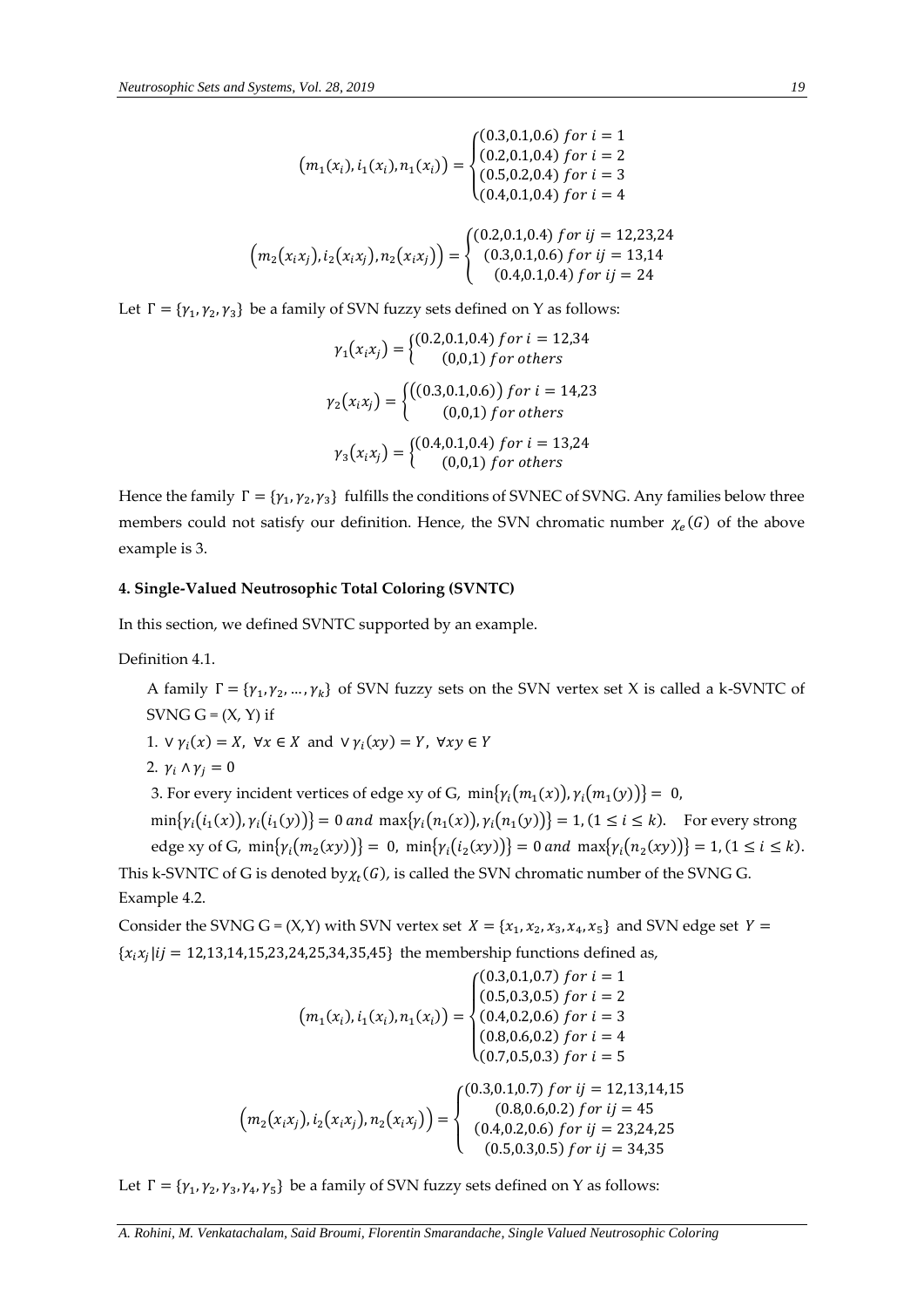$$
\gamma_1(x_i) = \begin{cases}\n(0.3, 0.1, 0.7) \text{ for } i = 1 \\
(0, 0, 1) \text{ for others}\n\end{cases}
$$
\n
$$
\gamma_2(x_i) = \begin{cases}\n(0.5, 0.3, 0.5) \text{ for } i = 2 \\
(0, 0, 1) \text{ for others}\n\end{cases}
$$
\n
$$
\gamma_3(x_i) = \begin{cases}\n(0.4, 0.2, 0.6) \text{ for } i = 3 \\
(0, 0, 1) \text{ for others}\n\end{cases}
$$
\n
$$
\gamma_4(x_i) = \begin{cases}\n(0.8, 0.6, 0.2) \text{ for } i = 4 \\
(0, 0, 1) \text{ for others}\n\end{cases}
$$
\n
$$
\gamma_5(x_i) = \begin{cases}\n(0.7, 0.5, 0.3) \text{ for } i = 5 \\
(0, 0, 1) \text{ for others}\n\end{cases}
$$
\n
$$
\gamma_1(x_i x_j) = \begin{cases}\n(0.3, 0.1, 0.7) \text{ for } i = 13 \\
(0.5, 0.3, 0.5) \text{ for } i = 25 \\
(0, 0, 1) \text{ for others}\n\end{cases}
$$
\n
$$
\gamma_2(x_i x_j) = \begin{cases}\n(0.3, 0.1, 0.7) \text{ for } i = 14 \\
(0.4, 0.2, 0.6) \text{ for } i = 25 \\
(0, 0, 1) \text{ for others}\n\end{cases}
$$
\n
$$
\gamma_3(x_i x_j) = \begin{cases}\n(0.3, 0.1, 0.7) \text{ for } i = 14 \\
(0.4, 0.2, 0.6) \text{ for } i = 25 \\
(0, 0, 1) \text{ for others}\n\end{cases}
$$
\n
$$
\gamma_4(x_i x_j) = \begin{cases}\n(0.3, 0.1, 0.7) \text{ for } i = 15 \\
(0.4, 0.2, 0.6) \text{ for } i = 15 \\
(0.6, 0.3, 0.5) \text{ for } i = 15 \\
(0.6, 0.3, 0.5) \text{ for } i = 15 \\
(0.6, 0.3
$$

Hence the family  $\Gamma = \{\gamma_1, \gamma_2, \gamma_3, \gamma_4, \gamma_5\}$  fulfills the conditions of SVNTC of SVNG. Any families below five members could not satisfy our definition. Hence the SVN chromatic number  $\chi_t(G)$  of the above example is 5.

### 5. **Conclusions**

Single Valued Neutrosophic Coloring concept introduced in this paper. Single valued neutrosophic vertex coloring, single valued neutrosophic edge coloring and single valued neutrosophic total coloring are defined. All thus definitions are developed and supported by some of the examples. In future, it will be extended to examine the theory of SVNC with the irregular colorings of graphs.

# **Acknowledgments**

With due Respect, the authors sincerely thank the referee for his careful reading, excellent comments and fruitful suggestions that have resulted in the improvement of the quality of this manuscript.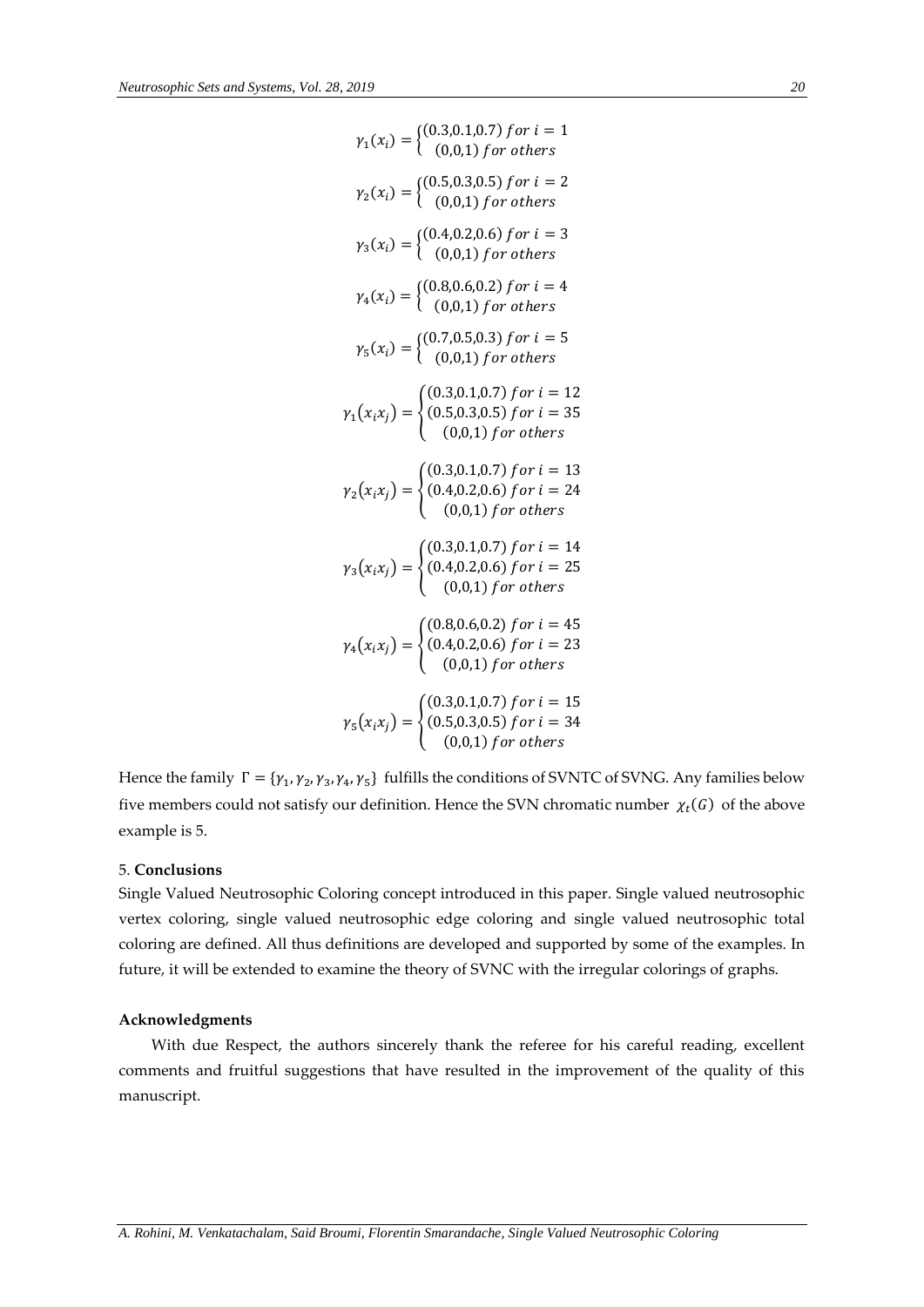## **References**

- 1. Abdel-Basset. M; Chang. V; Gamal. A. Evaluation of the green supply chain management practices: A novel neutrosophic approach, *Computers in Industry*, 2019; 108, 210-220.
- 2. Abdel-Basset. M; Chang. V; Gamal. A; Smarandache. F. An integrated neutrosophic ANP and VIKOR method for achieving sustainable supplier selection: A case study in importing field, *Computers in Industry*, 2019; 106, 94-110.
- 3. Abdel-Basset. M; Manogaran. G; Gamal. A; Smarandache. F. A group decision making framework based on neutrosophic TOPSIS approach for smart medical device selection. *Journal of medical systems*, 2019; 43(2), 38.
- 4. Abdel-Basset. M; Mohamed. R; Zaied. A. E. N. H; Smarandache. F. A Hybrid Plithogenic Decision-Making Approach with Quality Function Deployment for Selecting Supply Chain Sustainability Metrics, *Symmetry*, 2019; 11(7), 903.
- 5. Abdel-Basset. M; Nabeeh. N. A; El-Ghareeb. H. A; Aboelfetouh. A. Utilising neutrosophic theory to solve transition difficulties of IoT-based enterprises. *Enterprise Information Systems*, 2019; 1-21.
- 6. Abdel-Basset. M Saleh, M; Gamal. A; Smarandache. F. An approach of TOPSIS technique for developing supplier selection with group decision making under type-2 neutrosophic number. *Applied Soft Computing*, 2019; 77, 438-452.
- 7. Anjaly Kishore; Sunitha. M.S. Strong chromatic number of fuzzy graphs, *Annals of pure and applied mathematics*, 2014; 7(2), pp. 52-60.
- 8. Akram. M; Siddique. S; Davvaz. B. New concepts in neutrosophic graphs with application, *J. Appl. Math. Comput.*, 2018; 57, pp. 279-302.
- 9. Akram. M; Shahzadi. S. Neutrosophic soft graphs with application, *J. Intell. Fuzzy Syst*., 2017; 32(1), pp. 841- 858.
- 10. Akram. M; Shahzadi. S. Operations on single-valued neutrosophic graphs, *J. Uncertain Syst*., 2016; 11, pp. 1-26.
- 11. Akram. M; Feng. F; Sarwar. S; Jun. Y.B. Certain types of vague graphs, *UPB Sci. Bull. Ser.A*, 2014; 76, pp. 141-154.
- 12. Arindam Dey; Le Hoang Son; Kishore Kumar. P; Ganeshsree Selvachandran. K; Shio Gai Quek. New concepts on vertex and edge coloring of simple vague graphs, *MDPI in Symmetry*, 2018; 10(9), 373 pp. 1-18.
- 13. Atanassov. K.T. Intuitionistic fuzzy sets, *Fuzzy sets and systems*, 1986; 20, pp. 87-96.
- 14. Borzooei. R.A; Rashmanlou. H. More results on vague graphs, *UPB Sci. Bull. Ser.A*, 2016; 78, pp. 109-122.
- 15. Borzooei. R.A; Rashmanlou. H. New concepts on vague graphs, *Int. J. Mach. Learn. Cybern*., 2017; 8, pp. 1081-1092.
- 16. [Broumi. S; Bakali. A; Talea. M; Smarandache. F.](http://fs.unm.edu/NSS/IsolatedSingleValuedNeutrosophicGraphs.pdf) Isolated Single Valued Neutrosophic Graphs, *Neutrosophic Sets and Systems*, [2016; 11, pp. 74-78.](http://fs.unm.edu/NSS/IsolatedSingleValuedNeutrosophicGraphs.pdf)
- 17. Broumi. S; Dey. A; Bakali. A; Talea. M; Smarandache; Son. L.H; Koley. D. [Uniform Single Valued](http://fs.unm.edu/NSS/UniformSingleValuedNeutrosophicGraphs.pdf)  [Neutrosophic Graphs,](http://fs.unm.edu/NSS/UniformSingleValuedNeutrosophicGraphs.pdf) *Neutrosophic Sets and Systems*, 2017; 17, pp. 42-49.
- 18. Broumi. S; Talea. M; Bakali. M; Smarandache. F. Single-valued neutrosophic graphs*, J. New Theory*, 2016; 10, pp. 86-101.
- 19. Broumi. S; Talea. M; Bakali. M; Smarandache. F. On bipolar Single valued neutrosophic graphs*, J. New Theory*, 2016; 11, pp. 84-102.
- 20. Broumi. S; Talea. M; Bakali. M; Smarandache. F. Interval valued neutrosophic graphs, *Crit. Rev*., 2016; 12, pp. 5-33.
- 21. Broumi. S; Talea. M; Smarandache. F; Bakali. M. Single valued neutrosophic graphs: Degree, Order and Size, *2016 IEEE Int. Conf. Fuzzy Systems (FUZZ*), 2016; pp. 2444-2451.
- 22. Broumi. S; Smarandache. F; Bakali. M; Mehra. M; Singh. M. Strong Degrees in Single valued neutrosophic graphs, *K. Arai.et.al (EDS): FICC 2018, AISC 886*, 2019; pp. 221-238.
- 23. Changiz Eslahchi; Onagh. B.N. Vertex strength of fuzzy graphs, *Int. J. Math. Mathematical Sci*. 2006, pp. 1- 9.
- 24. Dhavaseelan. R; Jafari. S; Farahani. M.R; Broumi. S. [On single-valued co-neutrosophic](http://fs.unm.edu/NSS/OnSingleValuedCoNeutrosophicGraphs.pdf)  [graphs,](http://fs.unm.edu/NSS/OnSingleValuedCoNeutrosophicGraphs.pdf) *Neutrosophic Sets and Systems*, 2018; 22, pp. 180-187.
- 25. Dhavaseelan. R; Vikramaprasad. R; Krishnaraj. V. Certain types of neutrosophic graphs*, Int. J. Math. Sci. Appl*., 2015; 5(2), pp. 33-339.

*A. Rohini, M. Venkatachalam, Said Broumi, Florentin Smarandache, Single Valued Neutrosophic Coloring*